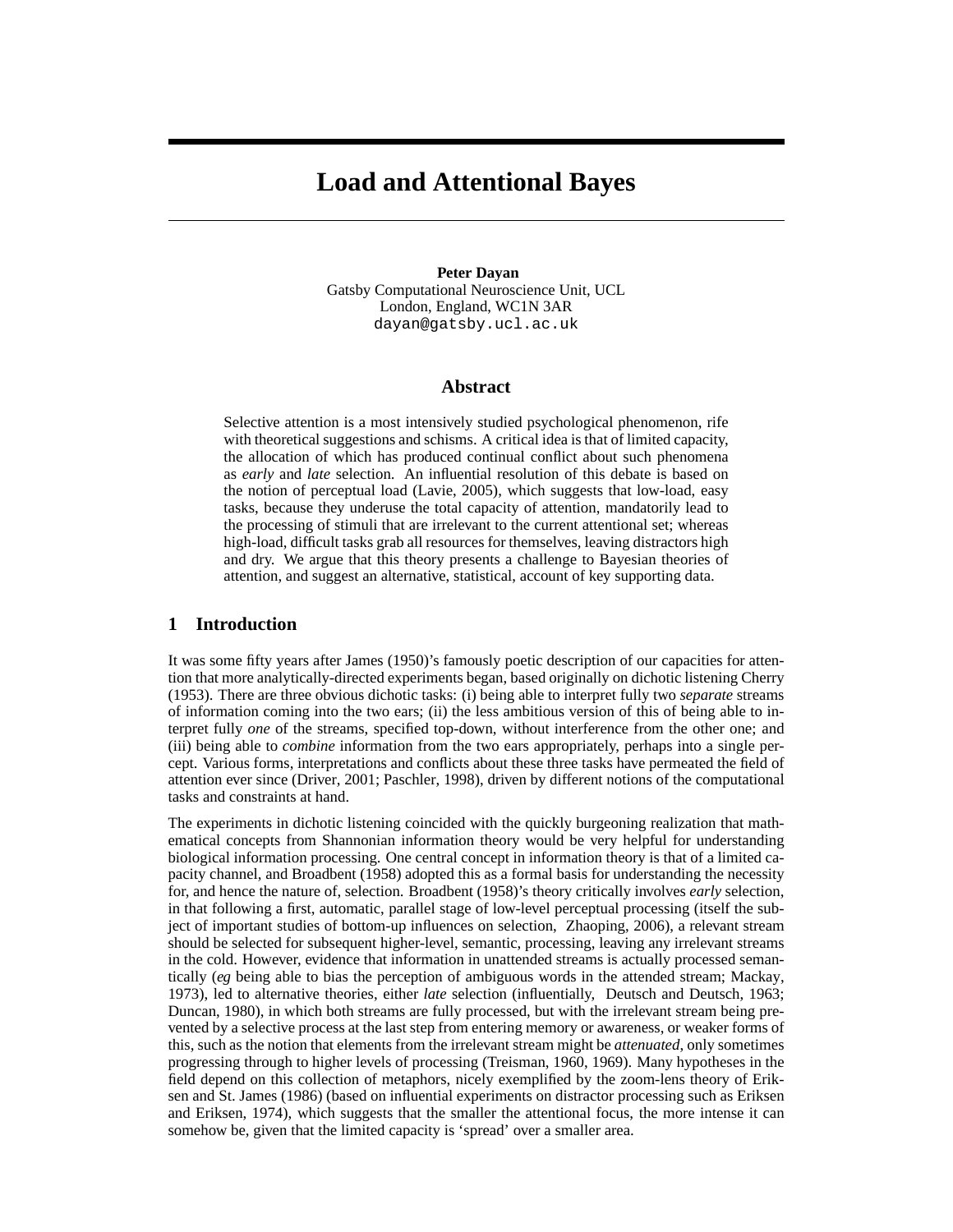However, of course, late selection makes little sense from a limited capacity viewpoint; and short of a theory of what controls the degree of attenuation of irrelevant stimuli, Treisman (1960)'s idea is hard to falsify. Here, we consider the seminal sharp operationalization of Lavie and Tsal (1994); Lavie (2005), who suggested that attenuation is a function of *load*, such that in easy tasks, irrelevant data is *always* processed, even at the cost of worse performance on the relevant information, whereas in difficult tasks, no capacity remains, and so distractors are more effectively removed. To reiterate, the attentional load hypothesis, although an attractive formalization of attenuation, suggests that the brain is unable on *easy* tasks to exclude information that is known to be irrelevant. It therefore involves an arguably infelicitous combination of sophisticated attentional shaping (as to what can be attended in high-load situations) with inept control.

Although the Bayesian revolution in cognitive science has had a huge impact over modern views of sensory processing (see, for instance, Rao et al., 2002, and references therein), having the ability to resolve many issues in the field as a whole, there are few recent attempts to build probabilistic models for selective attention (see Shaw, 1982; Palmer, 1994; Dayan and Zemel, 1999; Navalpakkam and Itti, 2006; Mozer and Baldwin, 2008; Yu and Dayan, 2005; Yu et al., 2008). This is despite the many other computational models of attention (see Itti and Koch, 2001; Zhaoping, 2006). Indeed, Whiteley and Sahani (2008) have suggested that this lacuna arises from a focus on optimal Bayesian inference in the face of small numbers of objects in the focus of attention, rather than the necessity of using approximate methods in the light of realistic, cluttered, complex scenes.

Some of the existing probabilistic models are aimed at variants of search (Navalpakkam and Itti, 2006; Mozer and Baldwin, 2008); however others, including Palmer (1994); Dayan and Zemel (1999), and one of the two models in Yu et al. (2008), are more similar to the account here. They acknowledge that there is a critical limited resource coming from the existence of neurons with large receptive fields into which experimenters slot multiple sensory objects, some relevant, some irrelevant. Probabilistically-correct inference should then implement selection, when data that is *known* to be irrelevant is excluded to the advantage of the relevant information (*eg* Dayan and Zemel, 1999; Palmer, 1994). However, in other circumstances, it will be appropriate to take advantage of the information about the target that is available in the neurons with large fields, even if this means allowing some influence on the final decisions from distractors.

Here, we build a Bayesian-inspired account of key data used to argue for the attentional load hypothesis (based on an extension of Yu et al. (2008)'s model of Eriksen and Eriksen (1974)). Section 2 describes the key data; section 3 the model and results; and section 4 discusses the implications.

# **2 Attentional Load**

Figure 1 shows the central experiment and results from Lavie and de Fockert (2003) that we set out to capture. Subjects had to report the identity of a target letter that was either an 'X' or an 'N' (here, the former) presented in one of eight locations arranged in a circle around the fixation point. The reaction times and accuracies of their selections were measured. There was also a distractor letter in the further periphery (the larger 'N') which was either *compatible* (*ie* the same as the target), *incompatible* (as here, the opposite of the target), or, in so-called *neutral* trials, a different letter altogether.

Figure 1A-C show the three key conditions. Figure 1A is a high-load condition, in that there are irrelevant non-targets in the remaining 7 positions around the circle. Figure 1B is a low-load condition, since there is no non-target. Figure 1C is a critical control, called the degraded low-load condition, and was actually the main topic of Lavie and de Fockert (2003). In this, the *difficulty* of the sensory processing was increased (by making the target smaller and dimmer) without changing the attentional (*ie* selectional) load.

Figure 1D shows the mean reaction times (RTs) for these conditions for the three sorts of distractor (RTs suffice here, since there was no speed accuracy tradeoff at work in the different conditions; data not shown). There are three key results:

1. The central finding about attentional load is that the distractor exerted a significant effect over target processing *only* in the low load case – that is, an incompatible distractor slowed down the RTs compared with a neutral distractor for the low load case but not the high load case.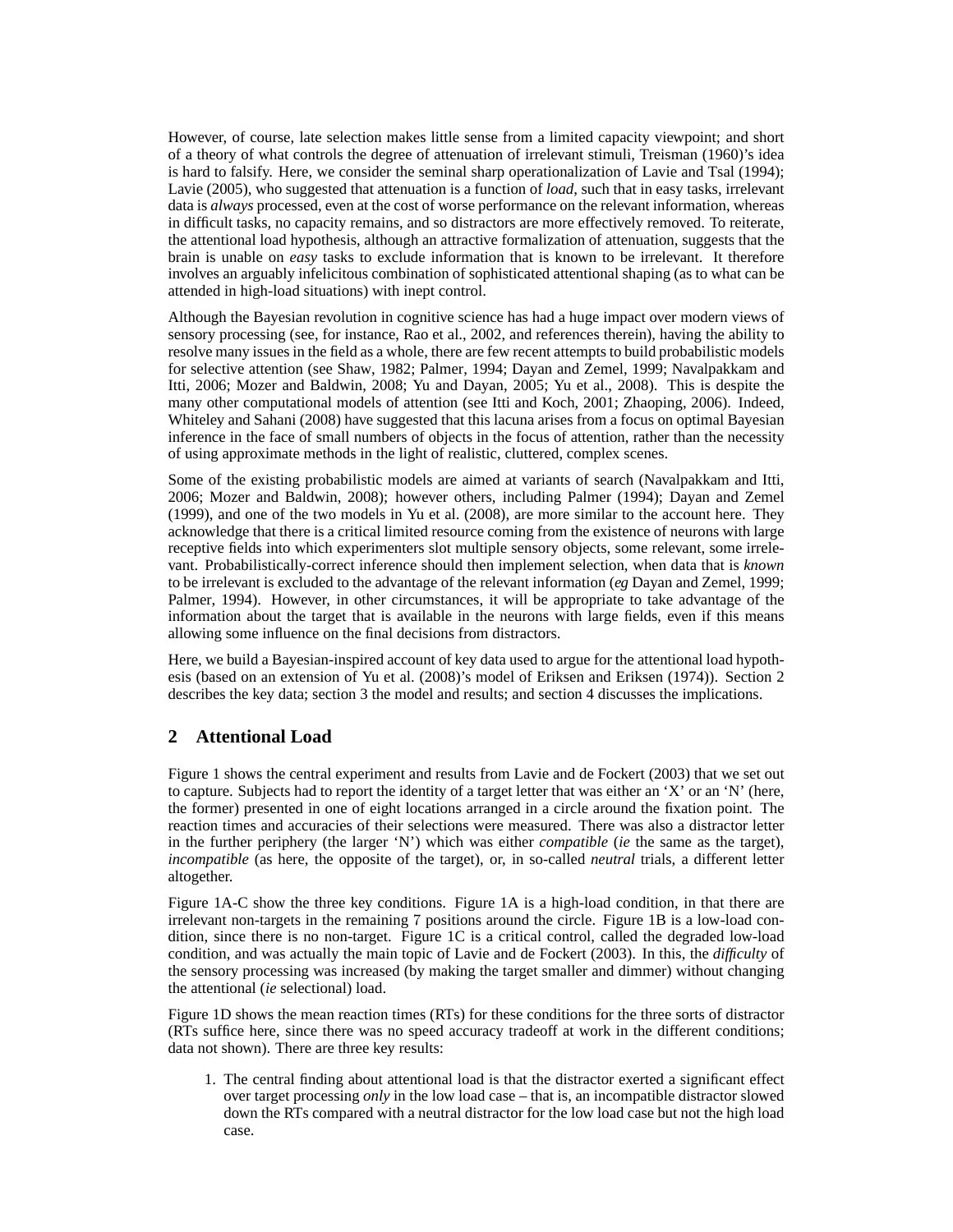

Figure 1: The attentional load task, from Lavie and de Fockert (2003). Subjects had to judge whether a target letter in the central circle around fixation was 'N' or 'X' in the face of a compatible, incompatible (shown) or neutral distractor. A) high-load condition with non-target letters occupying the other positions in the circle. B) low-load condition with no non-target letters. C) degraded low-load condition with no non-targets but a smaller (not shown) and darker target. D) reaction times (RTs) for the conditions, averaging only over correct choices.

- 2. Since, in the degraded low-load case the RTs were slower but the influence of the distractor was if anything *greater*, this could not just be a function of the processing time or difficulty. Indeed, Lavie and de Fockert (2003) noted the distinction made by Norman and Bobrow (1975) between data- and resource-limited processing, with excess resources (putatively ample, given the low load) unable to make up for the poor quality sensory data, and so predicted this greater distractor impact.
- 3. It is apparent that compatible distractors were of almost no help in any case, whereas incompatible distractors were harmful.

# **3 The Bayesian model**

The data in figure 1 pose the question for normative modeling as to why the distractor would corrupt processing of the target in the easy, low-load, case, but not the difficult, high-load case. No normative account could simply assume that extra data 'leak' through in the low-load condition (which is the attentional load hypothesis) if the subjects have the ability to fashion attention far more finely in other cases, such as that of high load.

We argue that these results stem from the simple observation that the visual system has available receptive fields with a range of sizes, including smaller, spatially precise ones, which can be nicely confined to the target; and larger, spatially extended ones, which may include both target and distractor. In this case, normative processing will combine information from all the receptive fields, with Bayesian inference and marginalization exactly eliminating any substantial impact from those that are useless or confusing. In the high load case, the proximal non-target stimuli have the effect of adding so much extra noise to the units with large receptive fields compared with their signal about the target, that only the smallest receptive fields will be substantially useful. This implies that the distractor will exert little influence. In the low load case, large receptive fields that also include the distractor will be usefully informative about the target, and so the distractor will exert an influence. Note that this happens *automatically* through inference – indeed to make this point starkly, there is no explicit attentional control signal in our model whatsoever, only inference and marginalization.<sup>1</sup>

<sup>&</sup>lt;sup>1</sup>Note that Lavie and de Fockert (2003) chose the conditions in the experiment at random, so many forms of top-down selection would not be possible.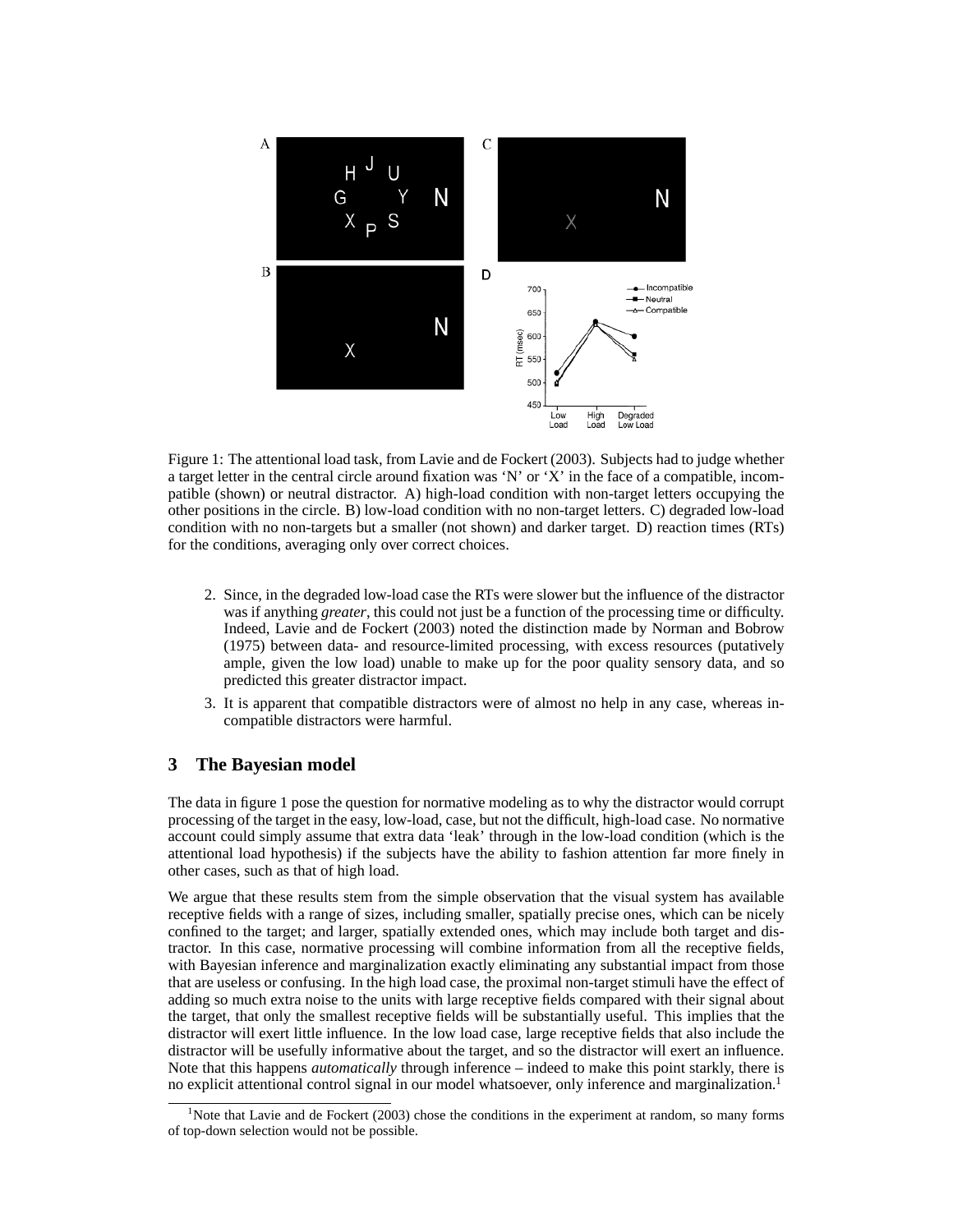|      | neutral |                 |   |   | incompatible |   |  |             |   | compatible |       |  |   |  |
|------|---------|-----------------|---|---|--------------|---|--|-------------|---|------------|-------|--|---|--|
| load | n       |                 | n | u |              | n |  | $\mathbf a$ | n |            | m<br> |  | u |  |
| low  |         | $\sqrt{2}$<br>◡ |   |   |              |   |  |             |   | $+c$       |       |  |   |  |
| high |         | $\sim$          | - |   | $\sqrt{2}$   | - |  |             |   | $+c$       | -     |  |   |  |

Table 1: Our version of the task. This table shows 6 out of the 18 conditions. Each display consists of four stimulus positions labelled **n** for the **n**on-targets; **t** for the **t**arget (shown in the table, though not the display, as being boxed); and **d** for the **d**istractor, which is relatively far from the **t**arget. The **t**arget takes the values  $\pm c$ , where c acts like a contrast; subjects have to report its sign. The **d**istractor can be 0 (neutral) or  $\pm 1$ ; and is compatible if it has the same sign as the **t**arget (and conversely, incompatible). Load is increased by having non-zero **n**on-targets which are spatially *balanced*, with mean 0, so providing no net information about the sign of the **t**arget, but only noise. The 18 conditions come from using  $c = \pm 1$  and  $c = \pm 0.3$ , with the degraded condition ( $|c| = 0.3$ ) only being run for the case of low load, as in figure 1D.

Lavie and de Fockert (2003)'s experiment is rather complicated. Table 1 shows our simplification of it, to a form which is slightly closer to a version of an Eriksen task (Eriksen and Eriksen, 1974) with two optional flankers in known positions on either size of the target (the **n**on-targets) and a farther-flung **d**istractor (the input layer of figure 2A cartoons the spatial arrangement). The **t**arget takes the value  $\pm c$ ; subjects have to report its sign. The **d**istractor can be neutral (0) or have the same sign as (compatible) or a different sign from (incompatible) the **t**arget. In the low load condition, the **n**on-target units are 0; in the high load, one is  $+1$ ; the other is  $-1$ , making them balanced, but confusing, because they lead to excess noise.

### **The generative model**

Table 1 indicates the values determining the various conditions from the perspective of the experimenter. We assume that the subject performs inference about the sign of the **t**arget based on *noisy* observations created by a generative model. In the generative model, the values in table 1 amount to *hidden* structure, which, as in Yu et al. (2008), is mapped and mixed through various receptive fields to provide the noisy input to a Bayesian recognition model. The job of the recognition model is to calculate the posterior probability of the various hidden settings given data, and, by marginalizing (summing) out all the hidden settings apart from the state of the **t**arget, report on its sign.

Figure 2A shows the generative model, indicating the receptive fields (RFs) associated with this mixing. We consider 8 topographically-mapped units, 4 with small RFs covering only a single input (the generative weights are just the identity map); and 4 with large RFs (in which the inputs are mixed together more holistically). Since the **d**istractor is relatively far from the **t**arget and **n**on-target stimuli, the weights associated with its hidden values are lower for the three large RFs mapped to the **t**arget and **n**on-target hidden units; the **t**arget and **n**on-target hidden units have smaller weights to the generated input associated with the **d**istractor. For simplicity, we treat the **d**istractor as equidistant from the **t**arget and **n**on-target input, partially modeling the fact that it can be in different locations. We assume a crude form of signal-dependent noise; it is this that makes the **n**on-target stimuli so devastating.

Figure 2B shows the means and standard deviations arising from the generative model for the 8 units (one per column) for the six conditions in table 1 (rows from top to bottom – low load: neutral, incompatible, compatible; then high load: neutral, incompatible, compatible). For this figure,  $c =$ +1. The means associated with the small and large RF **t**arget units show the lack of bias from the **n**on-targets in the high-load condition; and for the large RF case, the bias associated with the distractor.

The standard deviations play the most critical role in the model, defining what it means for the **n**ontarget stimuli, when present, to make inference difficult. They therefore constitute a key modeling assumption. In the high load case, the units with the large RFs are assumed to have very high standard deviations, coming from a crude form of signal-dependent noise. This captures the relatively uselessness of these large RFs in the high load condition. However, and importantly, their mean values are *unaffected* by the **n**on-target stimuli, since the **n**on-targets are balanced between positive and negative values, preferring neither sign of target.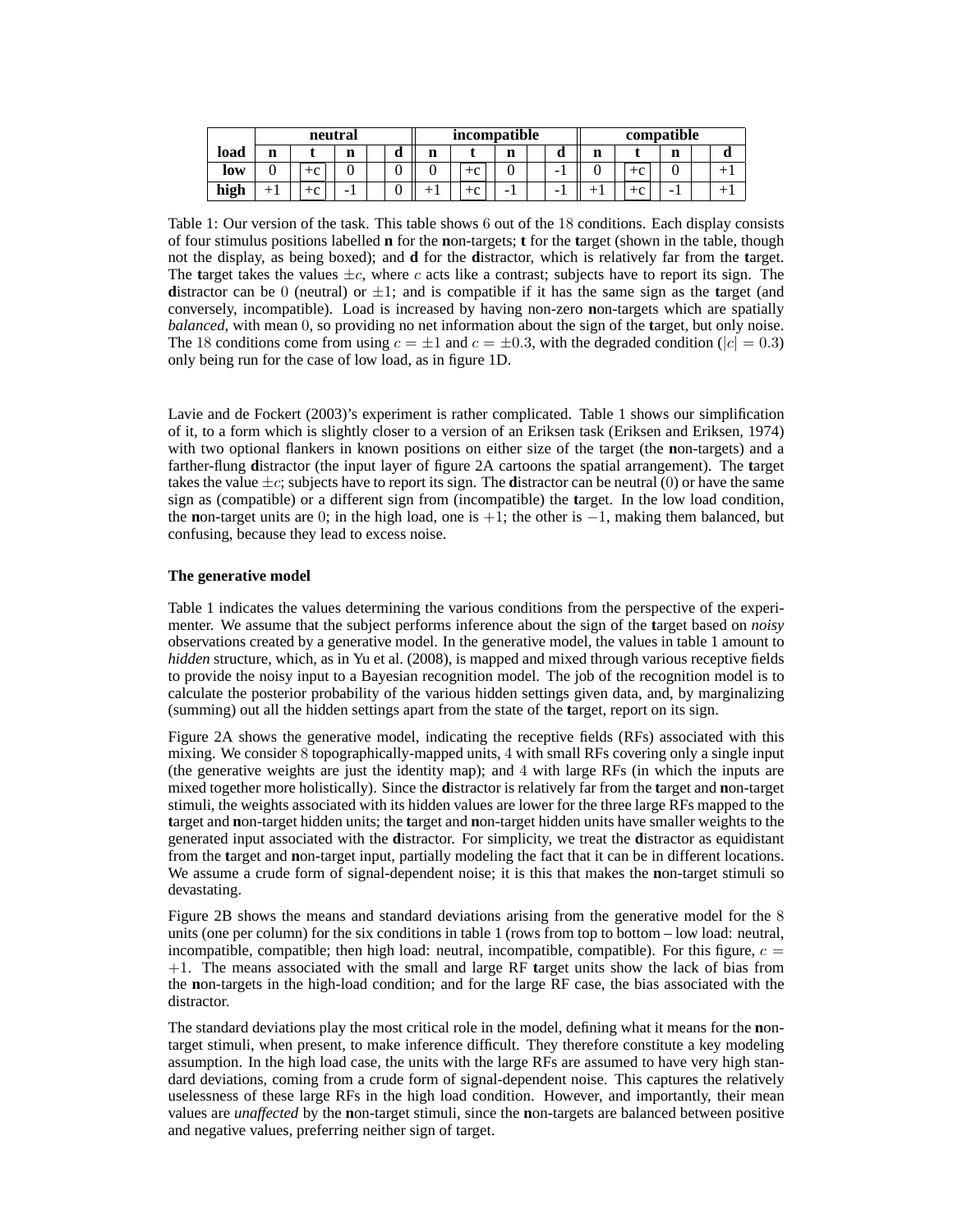

Figure 2: The generative model. A) In the model, the four input units, representing **n**on-targets, the **t**arget and the **d**istractor, are assumed to generate 8 input units which fall into two groups, with small and large receptive fields (RFs). The Hinton diagrams of the weights indicate how the RFs are represented (all weights are positive; the maximum value is 0.3). B) These plots show the means and standard deviations in the generative model associated with the 8 input units for the low and high load cases shown in table 1 (in raster scan order). The means for the large RFs (based on the weights in A) are unaffected by the load; the standard deviations for the units with large receptive fields are much higher in the high load condition. Standard deviations are affected by a coarse form of signal-dependent noise.

In all cases, a new sample from the generative model is provided at each time step; the noise corrupting each of the observed units is assumed to be Gaussian, and independent across units and over time.

#### **The recognition model**

We build a recognition model based on this generative model. The recognition model is quite similar to a sequential probability ratio test (SPRT; Wald, 1947), except that, as in Yu and Dayan (2005); Yu et al. (2008), it is necessary to perform inference over all the possible values of the hidden variables (all the possible values of the hidden structure<sup>2</sup>), then marginalizing out all the variables apart the the **t**arget itself. We accumulate evidence until a threshold of 0.9 is reached on the probability that the target is either positive or negative (reporting whichever one is more likely). However, to take account of the possibility of erroneous, early, responses, there is also a probability of 0.01 per step of stopping the accumulation and reporting whichever sign of target has a higher probability (guessing randomly if this probability is 0.5). This factor played a critical role in Yu et al. (2008) in generating early responses.

#### **Results**

Figure 3 shows the results of inference based on the model. For each of the conditions, figure 3A shows the reaction times in the form of the mean number of steps to a choice. Here, as in the data in Lavie and de Fockert (2003), the RTs are averaged only over cases in which the model got the answer correct. However, figure 3B shows the percentage correct answers in each condition; the errors are relatively rare, and so the RTs plots look identical. The datapoints are averages over more than 35, 000 samples (depending on the actual error rates) and so the errorbars are too small to see.

Comparing figure 3A with the data in figure 1D, it is apparent that the main trends in the data are closely captured. This general pattern of results is robust to many different parameter values; though it is possible (by reducing  $c$ ) to make inference take very much longer still in the degraded low load condition whilst maintaining and boosting the effect of high load. The error probabilities in figure 3B indicate that the pattern of RTs is not accounted for by a tradeoff between speed and accuracy.

The three characteristics of these data described above are explained in the model as:

1. In the low load case, the lack of **n**on-targets means that the inputs based on the large RFs are usefully informative about the **t**arget, and therefore automatically play a key role in posterior inference. Since these inputs are also influenced by the **d**istractor, there is an RT

 $2$ In fact, also including the possibility of a degraded high-load case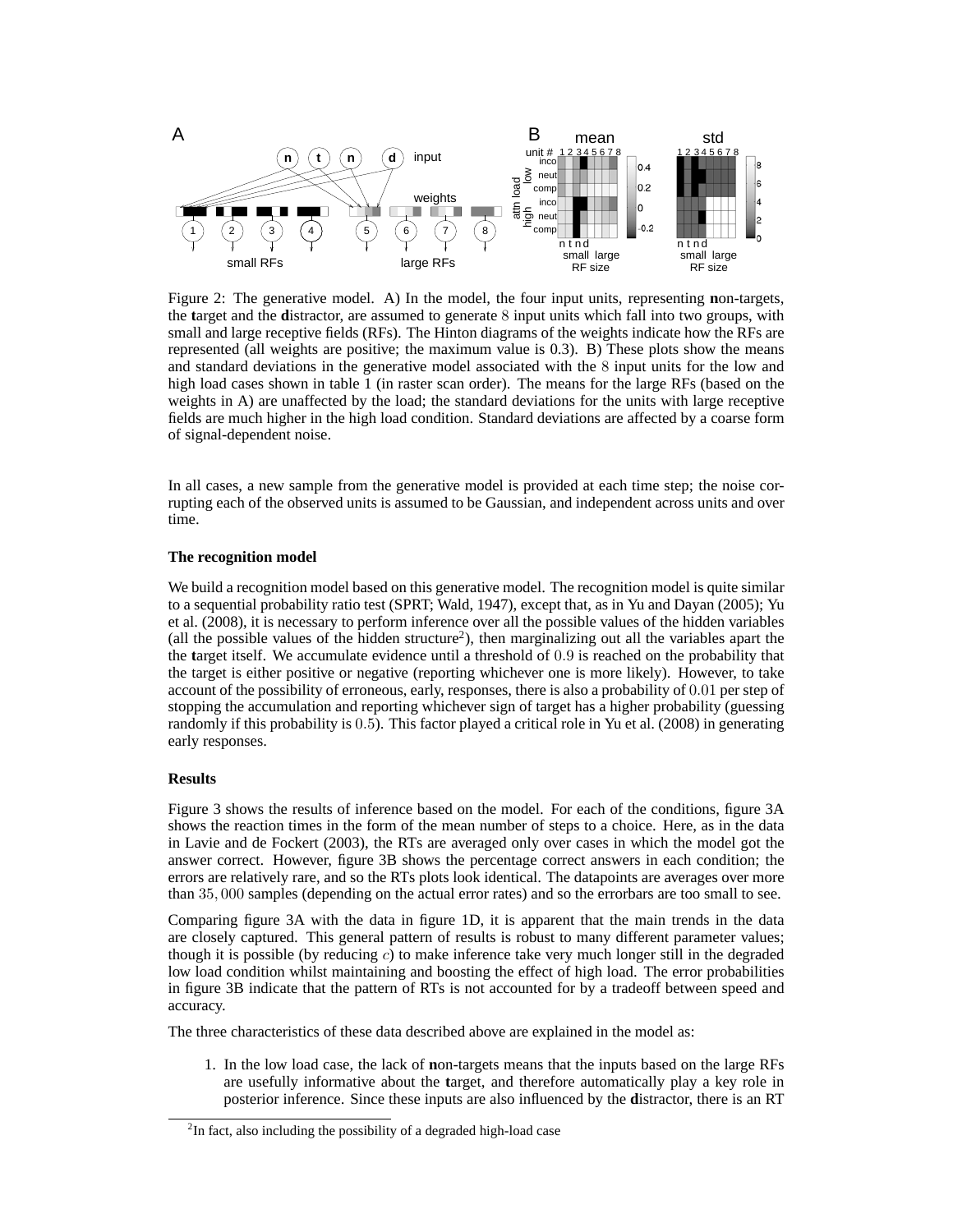

Figure 3: Results. A) Mean RTs (steps of inference) for correct choices in each of the 9 cases (since the **t**arget is equally often positive and negative, we averaged over these cases. Here, the threshold on the (marginalized) probability was 0.9, and there was a probability of 0.01 per step that inference would terminate early with whichever response was more probable. B) Error probabilities for the same conditions showing the lack of a speed-accuracy trade-off. All points are averages over more than 35000 points, and so errorbars would be too small to see.

cost in the face of incompatibility. However, in the high load case, the **n**on-target stimuli are closer to the target and exert substantial influence over the noise corrupting the large RF units associated with it (and no net signal). This makes these large RF units relatively poor sources of information about the target. Thus the smaller RF units are relied upon instead, which are not affected by the **d**istractor.

- 2. Rather as suggested in Norman and Bobrow (1975); Lavie and de Fockert (2003): in the data-poor case of the degraded input, it is particularly important to take advantage of information from the large RFs, to make inferences about the **t**arget; therefore the **d**istractor exerts a large influence over **t**arget processing.
- 3. The compatible **d**istractor is helpful to a lesser extent than the incompatible one is harmful, for a couple of reasons. First, there is a ceiling effect for the former coming from the non-linearity of an effective sigmoid function that arises in turning log likelihood ratios into probabilities. Second, compared with a neutral **d**istractor, the compatible **d**istractor increases the (signal-dependent) noise associated with the units with large RFs, reducing their informativeness about the target.

## **4 Discussion**

In this paper, we have shown how to account for key results used to argue for an attentional load hypothesis. Our model involves simple Bayesian inference based on a generative process recognizing the existence of small and large receptive fields. The attentional load hypothesis suggests that when little attention is required to solve the set task, inputs associated with **d**istractor stimuli *leak* through with little attenuation, and so cause disruption; when the task is difficult, attention is totally occupied with the set task, leaving nothing left over. By contrast, we have suggested that an inferential model taking advantage of all the information in the input will show exactly the same characteristic, with the key issue being whether the units with large RFs, which include the **d**istractor, are rendered useless by the **n**on-target stimuli that make for the high load in the first place. The advantage of this version of an attenuation theory (Treisman, 1960, 1969) is that it obviates the requirement to appeal to an inexplicable inefficiency, over and above the existence of units with large RFs, and indeed relates this set of selective attentional tasks to the wide range of other accounts of probabilisticallycorrect sensory inference.

One key characteristic of this model (shared with, among others, Yu et al., 2008) is that the form of selection it considers is an *output* of inference rather than an *input* into it. That is, the model does not employ an explicit attentional mechanism in inference which has the capacity to downplay some input units over others. The model does know the location of the target, and focuses all its resources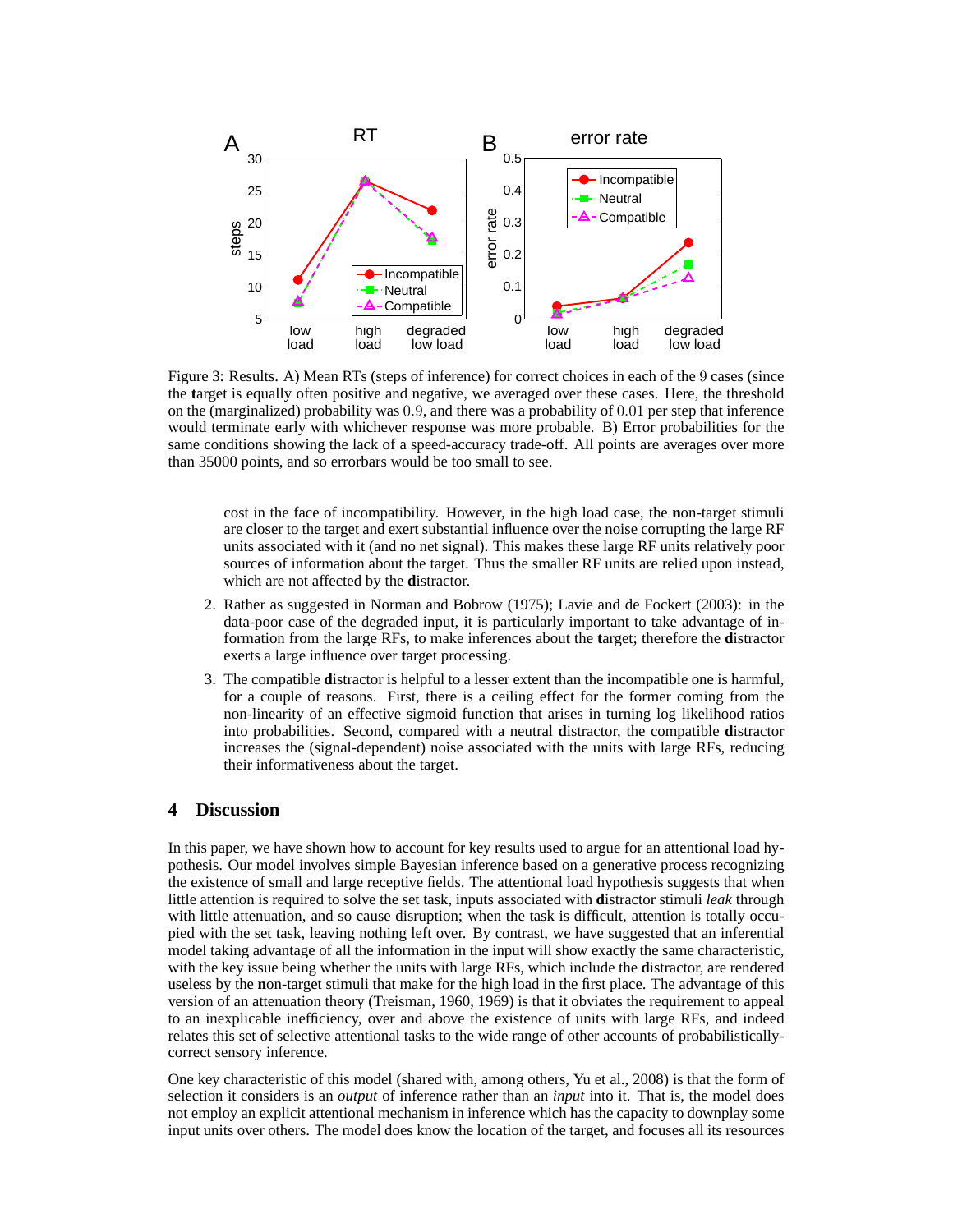on it; but there is no further way of boosting or suppressing some RFs compared with others. Most of the substantial results on the neuroscience of selective attention (*eg* Moran and Desimone, 1985; Desimone and Duncan, 1995; Reynolds and Chelazzi, 2004) study the focusing process, rather than the post-focus information integration that we have looked at; the forms of attention at play in the load-related tasks we have discussed are somewhat orthogonal. It would be interesting to design neurophysiological experiments to probe the form of online selection at work in the attentional load tasks.

The difference between the present model and the spatial version of Yu et al. (2008) is that the model here includes RFs of different sizes, whereas in that model, the **d**istractors were always close to the target. Further, the two neutral conditions here (no **d**istractor, and low load) were not modeled in the earlier study. Yu et al. (2008) suggested that the anterior cingulate might monitor conflict between the cases of compatible and incompatible **d**istractors as part of an approximate inference strategy. That seems most unlikely here, since the conflict would have to be between the multidimensional collection of hidden nuisance variables (notably the cross product between the states of the **n**ontargets and the state of the **d**istractor), which seems implausibly complicated.

The assumptions of large RFs and their high standard deviations in the high load condition are certainly rather simplistic. However, (a) RFs in inferotemporal cortex are indeed very large, allowing for the possibility of **d**istractor interference in the low load condition; and (b) even under the attentional load hypothesis, the only reason that an unattenuated **d**istractor stimulus would interfere with target processing is that there is something in common about them, since it is known that there is more to the effects of **d**istractors than just competition at the stage of the actual responses (Driver, 2001). Further, the assumption that the inputs with large RFs have high standard deviations in the high load condition is a most straightforward way to capture the essential effect of the **n**on-target stimuli in disrupting target processing in a way that forces a more stringent attentional effect associated with the use of the small RFs.

The attentional load theory has been applied to many tasks (including the regular Eriksen task, Eriksen and Eriksen, 1974) as well as the one here. However, it would be good to extend the current model to match the experimental circumstances in Lavie and de Fockert (2003) more faithfully. Perhaps the most significant lacuna is that, as in the Eriksen task, we assumed that the subjects knew the location of the target in the stimulus array, whereas in the real experiment, this had to be inferred from the letters in the circle of targets close to fixation (figure 1A). Modeling this would effectively require a more complex collection of letter-based RFs, together with a confusion matrix associated with the perceptual similarities of letters. This induces a search problem, more like the one studied by Mozer and Baldwin (2008), except, again, multiple sizes of RFs would play a critical role. It would also be worth extending the current model to the much wider range of other tasks used to explore the effects of attentional load (such as Forster and Lavie, 2008).

In conclusion, we have suggested a particular rationale for an attenuation theory of attention, which puts together the three tasks suggested at the outset for dichotic listening. Inputs should automatically be attenuated to the extent that they do not bear on (or, worse, are confusing with respect to) a task. The key resource limitation is the restricted number, and therefore, the necessarily broad tuning of RFs; the normative response to his makes attenuation and combination kissing cousins.

#### **Acknowledgements**

I am most grateful to Louise Whiteley for helpful comments and to her and Nillie Lavie for discussions. Funding came from the Gatsby Charitable Foundation.

## **References**

Broadbent, D. (1958). *Perception and communication*. OUP, Oxford, England.

- Cherry, E. (1953). Some experiments on the recognition of speech with one and with two ears. *Journal of the Acoustical Society of America*, 25:975–979.
- Dayan, P. and Zemel, R. (1999). Statistical models and sensory attention. In *ICANN 1999*, volume 2. IEE.
- Desimone, R. and Duncan, J. (1995). Neural mechanisms of selective visual attention. *Annu Rev Neurosci*, 18:193–222.